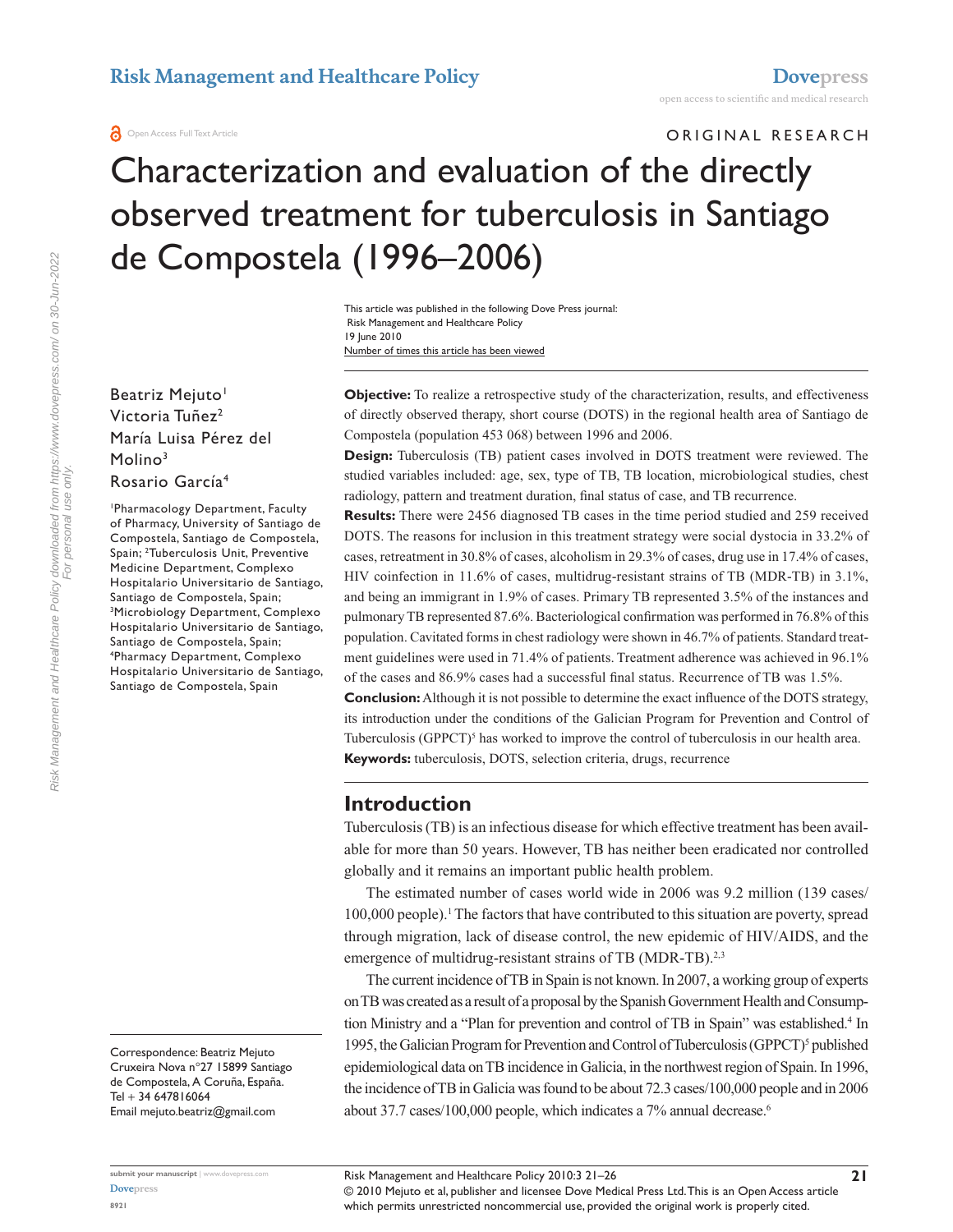Perhaps the most important action to accelerate the reduction in TB and to control it is to establish early treatment of all patients and to guarantee proper observance of the established treatment guidelines. It has been estimated that between 20% and 50% of patients do not take their treatment properly or do not complete the whole prescribed regimen. Both these situations may lead to therapeutic failure and the emergence of secondary resistance.7

A new strategy to control this disease called Stop TB was launched by the World Health Organization (WHO) in 2006.<sup>1</sup> The core of this strategy was directly observed therapy, short course (DOTS), proposed by the WHO in 1994.<sup>8</sup> The strategy involves observing patients taking their medications to ensure they are consumed in the right combination and for the correct duration.<sup>9</sup> The first component of the Stop TB strategy, DOTS expansion and enhancement, is the cornerstone. The basic components of the DOTS strategy are: political commitment to increased and sustained financing; case detection through quality-assured bacteriology; standardized treatment with supervision and patient support; systems for effective drug supply, management, monitoring and evaluation; and impact measurement.<sup>8</sup>

The GPPCT is trying to implement this DOTS method gradually, at least in those patients in whom a higher likelihood of withdrawal is expected.<sup>10</sup>

This paper reports a retrospective study of the characterization, results, and effectiveness of DOTS in relation to TB in the health area of Santiago de Compostela between 1996 and 2006.

## **Material and methods**

Data were obtained from the following sources at the Santiago de Compostela University Hospital Complex: 1) the TB unit (UTB) database, 2) patient clinical histories, 3) Microbiology Service registrations, and 4) Hospital Pharmacy Service information obtained from the unit dose dispensing program.

Informed patient consent and ethical approval were not required for this retrospective study.

The TB patients included in the study were those who received DOTS from January 1996 to December 2006. All patients belonged to the Santiago de Compostela health area (population 453,068). DOTS was established by the UTB, located in the Preventive Medicine Department of the Santiago de Compostela University Hospital. The criteria for patients to be included in DOTS were: retreatment cases (ie, treatment after default or relapse and chronic cases), evidence of HIV infection, drug use, alcoholism, psychiatric illness, social dystocia, if they were immigrants, and/or exhibited MDR-TB.

Patients were excluded from the study if they represented relapsed cases of TB diagnosed more than 15 years ago.

In order to analyze DOTS administration, two points need to be considered: the wide population dispersion in the health area analyzed and the resulting inability to centralize treatment administration. That is why, for this study, the decision on the location and selection of appropriate people to administer DOTS was individualized and conducted on the basis of a social and clinical report of the patient, with their agreement.

The variables included in the study were: age, sex, type of TB, TB location, microbiological studies, chest radiology, pattern and treatment duration, and case final status. TB type was classified according to internationally accepted recommendations.11 TB location could be primary complex, pulmonary, or extrapulmonary (eg, pleural, miliar, meningeal, lymph nodes).

Microbiological studies were performed in the Microbiology Department of Santiago de Compostela University Hospital, which has WHO recognition as a TB reference center in Galicia.12 The studies conducted were: stains acid-fast bacilli (AFB), culture in liquid medium (using BACTEC™ MGIT™ 960 system; BD, Franklin Lakes, NJ), drug susceptibility testing (DST) to the first-line drugs (isoniazid [H], rifampicin [R], ethambutol [E], pyrazinamide [Z], streptomycin [S]) and to second-line drugs (levofloxacine, capreomycin, prothionamide, amikacin, PAS, cycloserine, ciprofloxacin, ofloxacin).

Case final status was defined following the GPPCT protocol and included the following options: bacteriogical cure, completed treatment, default, death from TB, death from other causes, or transferred out.<sup>5</sup> Treatment adherence has to be ensured in all patients, which includes those patients who died or were transferred to another health area.

TB recurrence in DOTS cases was defined as rediagnosis of TB in previously treated patients who had undergone DOTS.

Data for this study was managed by MS  $\text{Excel}^{\text{TM}}$  for Windows® XP, and analyzed with the statistical package SPSS v12 for Windows®. Associations between variables were tested using the Pearson chi-square. All tests were two-sided and  $P$  values  $\leq 0.05$  indicated significant differences.

## **Results**

There were 2456 cases of TB diagnosed in the Santiago de Compostela health area between 1996 and 2006. Among these, 253 patients (10.3%) received 259 DOTS treatments. There were 58 women (22.9%) and 195 men (77.0%), with an average age of 39.9 years (range 0–83).

The distribution of total cases under DOTS by type of TB, over two time periods (1996–2000 and 2001–2006), is shown in Table 1.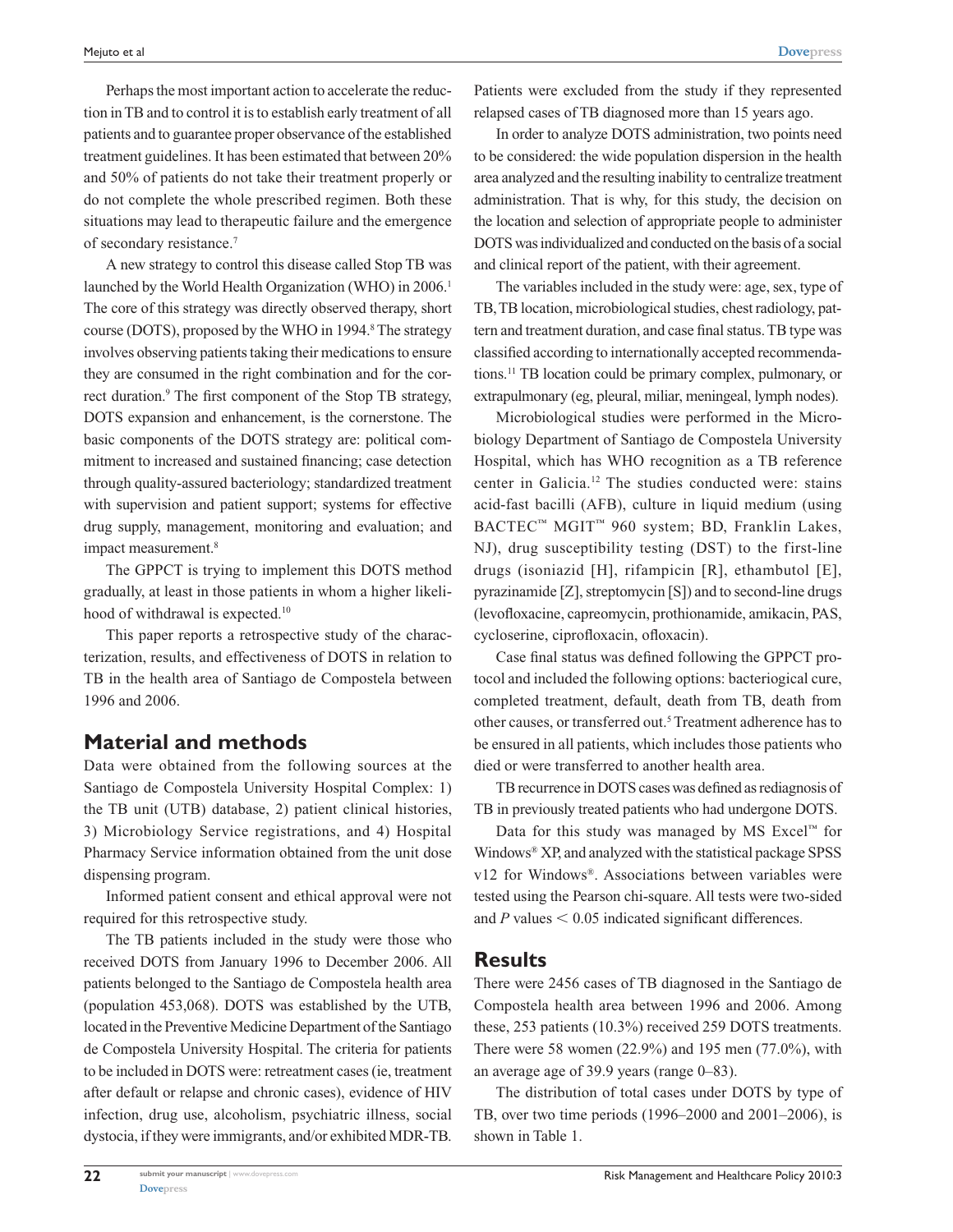| Year      | <b>New TB cases</b> | <b>Retreatment cases</b>                    | <b>Total</b>               |                      |                          |
|-----------|---------------------|---------------------------------------------|----------------------------|----------------------|--------------------------|
|           | N°/% DOTS           | <b>Treatment after default</b><br>N°/% DOTS | Relapse<br><b>N/% DOTS</b> | Chronic<br>N°/% DOTS | N <sup>a</sup> /% DOTS/% |
| 1996-2000 | 1263/90.6           | 29/2.1                                      | 98/7                       | 4/0.3                | 1394/56.8                |
|           | 94                  | 26                                          | 24                         | 4                    | 148                      |
| 2001-2006 | 997/93.9            | 7/0.7                                       | 58/5.4                     |                      | 1062/43.2                |
|           | 85                  | 5                                           | 21                         | 0                    | $\mathbf{1}$             |
| Total     | 2260/92             | 36/1.5                                      | 156/6.4                    | 4/0.2                | 2456/100                 |
|           | 179                 | 31                                          | 45                         | 4                    | 259/10.5                 |

**Table 1** Distribution of DOTS TB cases in Santiago de Compostela by year and type of tuberculosis

**Abbreviations:** DOTS, directly observed therapy, short course; TB, tuberculosis; N, number of cases.

Social dystocia and psychiatric illness met the inclusion criteria in 86 cases (33.2%), alcoholism in 76 (29.3%), drug abuse in 45 (17.4%), HIV-TB coinfection in 30 (11.6%), MDR-TB in 8 (3.1%), immigration in 5 (1.9%), and 80 (30.8%) were retreatment cases. Fifty-six patients (21.6%) presented with more than one criterion for inclusion.

With regards to TB type, 179 (69.1%) of these patients were newly diagnosed cases and 80 (30.8%) were being retreated for TB. Among the latter, 31 (38.7%) were classified as treatments after default, 45 (56.2%) were relapse cases and 4 (5%) had chronic illness. Of the 179 patients with newly diagnosed TB, 16 (9%) met more than one criterion to be included in the DOTS program, while there were 40 patients in this situation among the 80 (49.4%) retreatment cases ( $P < 0.01$ ).

The distribution of TB cases according to location and microbiology was as follows: 1) there were  $9$  (3.5%) primary complex TB cases, with only 1 case confirmed bacteriologically. Microbiological study was not performed in 8 cases; 2) there were 227 (87.6%) pulmonary TB cases, 170 (74.9%) of which had a positive AFB stain. Bacterial presence because of positive culture growth was confirmed in 191 (84.1%) patients. Bacteria were not isolated in 9 cases with positive AFB. Microbiological studies were negative in 28 (12.3%) cases; 3) there were 23 (8.8%) extrapulmonary TB cases, 5 (21.7%) of which were AFB positive, 7 (30.4%) had bacteriological confirmation, 4 (17.4%) had negative bacteriology, and no microbiological studies were carried out in 12 (52.2%) patients; 4) bacteriological confirmation was performed in 199 (76.8%) DOTS cases and of the 227 patients with pulmonary TB, 106 (46.7%) presented cavitated forms in their chest radiology while 114 (50.2%) had noncavitated images.

The physical locations where DOTS administration was conducted are shown in Table 2. Table 3 shows the pattern of and treatment regimens for this therapy, classified as: standard and internationally accepted patterns, extended regimens, and other guidelines. The latter include not only

Risk Management and Healthcare Policy 2010:3 **Submit your manuscript |<www.dovepress.com>** Submit your manuscript | www.

the treatment of resistant and MDR cases, but changes in the therapy because of intolerance and/or drug toxicity.

Treatment adherence was achieved in 249 (96.1%) cases. The final case status is described in Table 4. Of those patients who took the treatment, 225 (86.8%) cases were cured or completed treatment.

No relationship was found between the final case status and the place of treatment ( $P > 0.05$ ) or treatment regimen followed ( $P > 0.05$ ).

Among the 253 patients who were successfully treated, 5 (1.9%) were rediagnosed with active TB in the observation period (1996–2006), one of them twice and another who had not completed the DOTS. The time of recurrence ranged between 1 and 6 years. There was no statistically significant relationship found between new cases TB or retreated TB and final status ( $P > 0.05$ ).

## **Discussion**

The foremost strategy of the WHO to achieve TB control is to apply DOTS to every single TB patient.13 As this recommendation addresses mainly the poorest countries of the world, every country needs to adapt this WHO proposal to its own social, epidemiologic, and economic situation.

In our health area, 259 DOTS, according to the criteria set out in GPPCT, were conducted by the UTB during the years of this study, representing 10.5% of all registered cases.

| <b>Table 2 DOTS treatment locations</b> |  |  |
|-----------------------------------------|--|--|
|-----------------------------------------|--|--|

| <b>N° DOTS</b> | %    |  |
|----------------|------|--|
| 97             | 37.5 |  |
| 72             | 27.8 |  |
| 42             | 16.2 |  |
| 31             | 12   |  |
| 13             | 5    |  |
| 3              | 1.2  |  |
|                | 0.4  |  |
|                |      |  |

**Abbreviation:** DOTS, directly observed therapy, short course; UTB, tuberculosis unit at Santiago de Compostela University Hospital, Spain.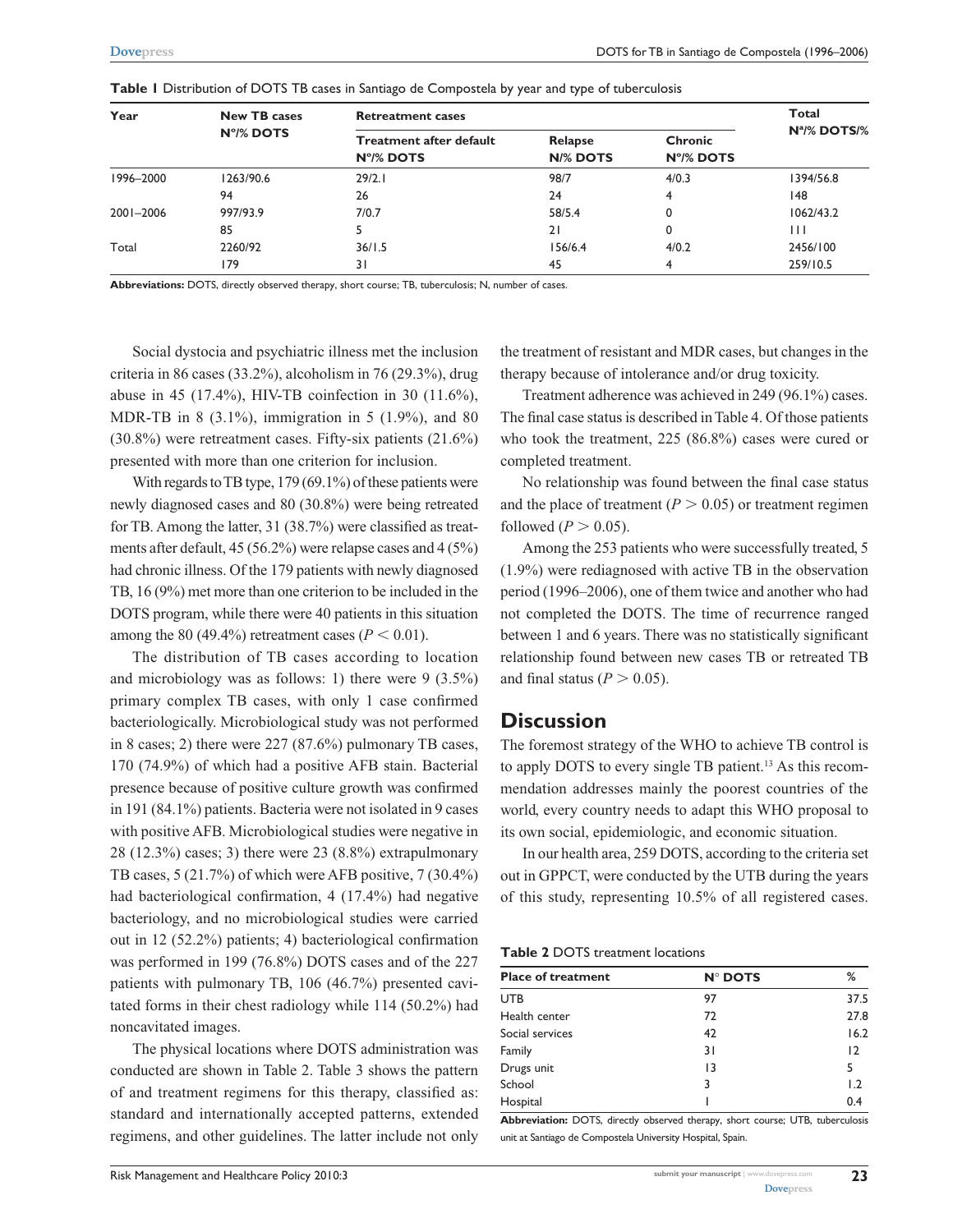| Table 3 Patterns and treatment regimen for tuberculosis |  |  |  |
|---------------------------------------------------------|--|--|--|
|                                                         |  |  |  |

| <b>Standard treatment</b>                                                                   | <b>Treatment after</b> |              |                 |          |                |  |  |  |
|---------------------------------------------------------------------------------------------|------------------------|--------------|-----------------|----------|----------------|--|--|--|
|                                                                                             | Regimen                | <b>New</b>   | <b>Default</b>  | Relapsed | <b>Chronic</b> |  |  |  |
| $2H RZ + 4HR$                                                                               | Daily                  | 85           | 8               | 4        |                |  |  |  |
|                                                                                             | Twice/week             | $\mathbf{2}$ |                 |          |                |  |  |  |
| $2HRZE + 4HR$                                                                               | Daily                  | 32           | $\overline{10}$ | 16       |                |  |  |  |
|                                                                                             | Twice/week             | 3            |                 |          |                |  |  |  |
| $2Rbhz + 4RbH$                                                                              | Daily                  |              |                 |          |                |  |  |  |
| $2HRE + 7RH$                                                                                | Daily                  | 8            |                 |          |                |  |  |  |
| $2H RZES + HRES + 5HRE$                                                                     | Daily                  | 5            |                 | 8        |                |  |  |  |
| Prolonged stándard treatment                                                                |                        |              |                 |          |                |  |  |  |
| $2HRZ + 10 HR$                                                                              | Daily                  | 2            |                 |          |                |  |  |  |
| $2HRZ + 7HR$                                                                                | Daily                  | 4            | 7               |          |                |  |  |  |
| $2HRZE + IOHR$                                                                              | Daily                  | 8            |                 |          |                |  |  |  |
| $2HRZE + 7HR$                                                                               | Daily                  |              |                 |          |                |  |  |  |
| $2HRE + 10HR$                                                                               | Daily                  | 7            | 2               | 2        |                |  |  |  |
| $2HRSZ + 10HR$                                                                              | Daily                  |              |                 | 2        |                |  |  |  |
| <b>Other treatments</b>                                                                     |                        |              |                 |          |                |  |  |  |
| <b>Resistant TB/multiresistant or</b>                                                       |                        |              |                 |          |                |  |  |  |
| <b>intolerances</b>                                                                         |                        |              |                 |          |                |  |  |  |
| $2HRZE + IORE$                                                                              | Daily                  | 2            |                 |          |                |  |  |  |
| $2H RZ + I0RE$                                                                              | Daily                  | 4            |                 |          |                |  |  |  |
| $2HZE + 16HE$                                                                               | Daily                  |              |                 |          |                |  |  |  |
| $2REZS + 10RE$                                                                              | Daily                  |              |                 |          |                |  |  |  |
| $\begin{array}{l} {\bf Treatment\ with\ first\text{-}line\ drugs + quinolones} \end{array}$ | Daily                  | 8            |                 | 2        |                |  |  |  |
| Treatment with first-line drugs +                                                           | Daily                  | 5            |                 | 6        | 3              |  |  |  |
| quinolones + other second line drugs                                                        |                        |              |                 |          |                |  |  |  |
| Other treatments with first- and                                                            | Daily                  | 2            |                 |          |                |  |  |  |
| second-line drugs                                                                           |                        |              |                 |          |                |  |  |  |

**Abbreviations:** TB, tuberculosis; H, isoniazid; R, rifampicin; E, ethambutol; Z, pyrazinamide; S, streptomycin; Rb, rifabutin.

Treatment supervision was achieved in all of the diagnosed chronic patients as well as in all the MDR-TB cases. Among the patients treated after default, DOTS was performed in 86.1% of the cases. Supervision was carried out in 28.8% of the relapsed cases and in 7.9% of the new TB cases. The low percentage among relapsed cases could be explained by the majority of these patients having a very old TB episode (more than 15 years prior). The analysis of the results shows a statistically significant  $(P < 0.05)$  decrease in the number

|  |  |  |  | <b>Table 4</b> Final status of tuberculosis cases after DOTS |  |  |  |
|--|--|--|--|--------------------------------------------------------------|--|--|--|
|--|--|--|--|--------------------------------------------------------------|--|--|--|

| Final status of the case | <b>New</b> | Retreatment | Total/%  |
|--------------------------|------------|-------------|----------|
|                          | $TB\%$     | <b>TB/%</b> |          |
| Bacteriological cure     | 7/3.9      | 5/6.2       | 12/4.6   |
| Treatment completed      | 151/84.4   | 62/77.5     | 213/82.2 |
| Defaulted                | 8/4.5      | 2/2.5       | 10/4     |
| Death from TB            | 0          | 2/2.5       | 2/0.8    |
| Death from other causes  | 6/3.4      | 5/6.3       | 11/4.2   |
| Transferred out          | 7/3.8      | 4/5         | 11/4.2   |
| Total                    | 179/69.1   | 80/30.8     | 259      |

**Abbreviations:** DOTS, directly observed therapy, short course; TB, tuberculosis.

of treatments after default relapse and the elimination of chronic cases in the last 6 years of the studied period.

The most recent WHO report shows that DOTS has a very different distribution throughout Europe, ranging from 0% to 100% (67% average). The statistics in this report emphasize that Western European countries, with low TB incidence, do not use the DOTS strategy.1

The patient profile described in the WHO report is very similar to the one shown in our patients where most were male and the average age was 39.9 years. This is consistent with the classical studies performed on populations in high TB incidence areas, which show men are in the majority and that there is a bimodal curve with a first high peak for young patients.<sup>14</sup>

Cases of pulmonary TB cases probably take priority when a TB control program is conducted because of their potential to infect others if left untreated.<sup>15</sup> In our study, 87.6% of the cases undergoing DOTS presented with pulmonary TB. Cavitated forms in chest radiology were shown in 46.7% of patients, 74.9% of whom had a positive AFB result on diagnosis. From positive AFB smears, the TB

**[Dovepress](www.dovepress.com)** 

**24**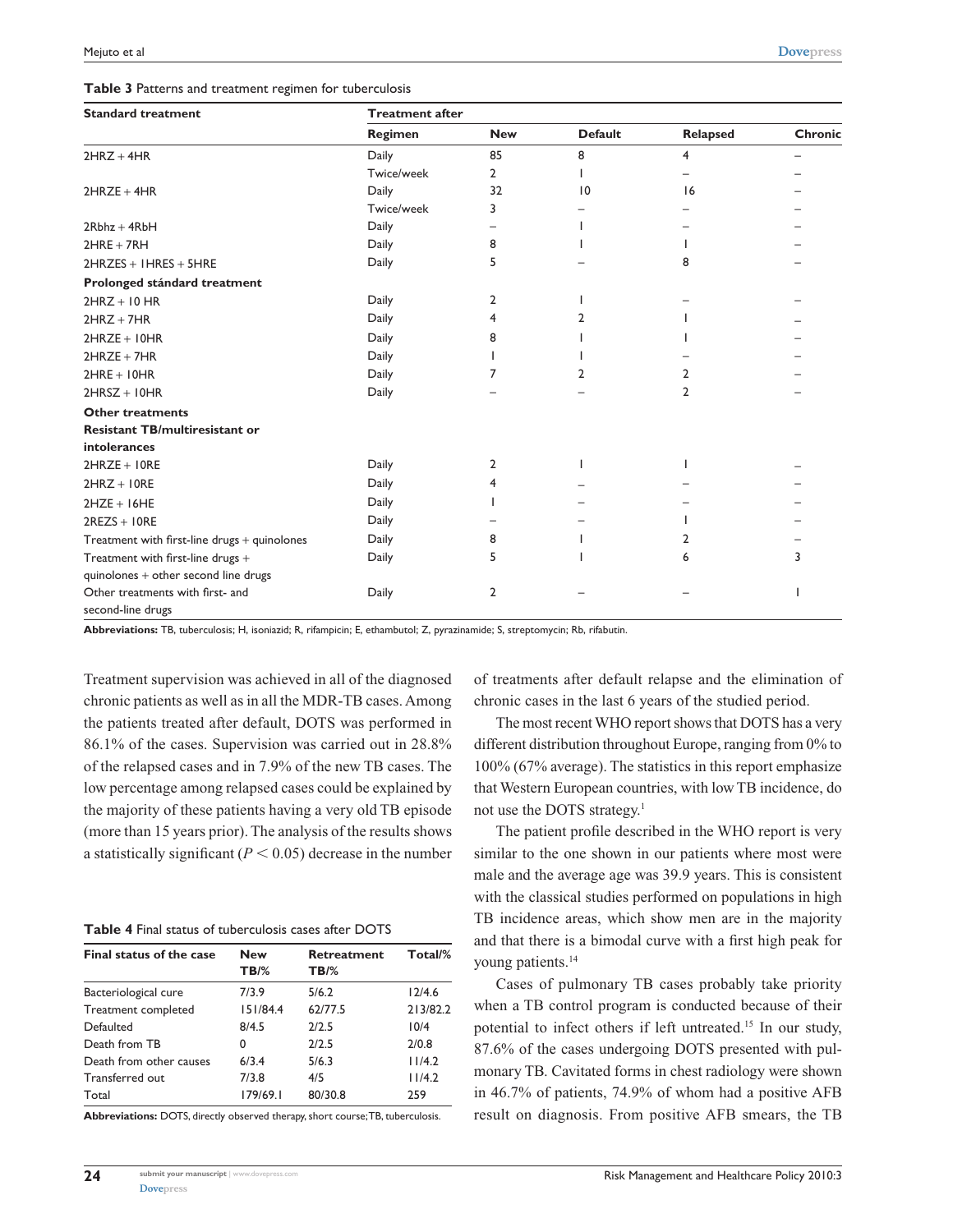rate was 27.1 cases/100,000 people in 1996 which fell to 9.2 cases/100,000 people in 2006. Despite this reduction, the rates are higher than expected if we consider the social and economic status of our area, and, more alarmingly, too high when compared to the rates in other Western European countries such as Germany (6.5 cases/100,000 people) or the United Kingdom (14 cases/100,000 people). Fortunately the figures are lower than the ones in Eastern European countries such as Russia (106.3 cases/100,000 people) or Georgia  $(143.1 \text{ cases}/100,000 \text{ people}).^{16}$ 

HIV infection has a high impact on TB epidemiology in Spain because our country has the highest incidence of HIV-TB coinfection in Europe.17 However, in Galicia, from the very beginning of the GPPCT, it has been demonstrated that TB continues to show a classical epidemiologic distribution, without the influence of HIV.<sup>6</sup> The statistics reveal a coinfection rate of about 4.3% in 1996 and 3.3% in 2006. In none of the years of the study was this coinfection rate higher than  $10%$ .

Since the development the GPPCT, the UTB has overcome serious problems in order to instigate DOTS, particularly in the very early days. Implementing DOTS is difficult. In addition to this, population dispersion around the health area makes it even more complicated to provide treatment to patients.

WHO firstly recommends the use of internationally accepted guidelines for TB treatment. This universally standard treatment  $(2RHZ + 4RH, 2RHZE + 4RH))$  was used in 71.4% patients who newly presented with TB without complications in their illness. WHO endorses 6-month regimens based on rifampicin, isoniazid, and pirazinamide in areas where primary resistance to isoniazid is lower than  $4\%$ .<sup>18</sup> This resistance rate has never been exceeded in our study and, more importantly, primary resistance reached only 2.9%.<sup>19,20</sup> Second-line drugs such as capreomycin and prothionamide were the drugs selected for 11.1% patients who developed resistance and/or drug intolerance. The DOTS strategy is critical for this kind of drug management; 90.3% of the cases after default received standard treatments, while the percentage decreased to 77.8% in relapse cases. Drug regimens for chronic patients were individualized according to their antibiograms results and their history of previous drug use.

Quinolone use in TB treatment is now a controversial topic. Ten percent of the patients from our study received quinolones. Ciprofloxacin was the option used at the very beginning of the study time period, but it was replaced by levofloxacin in recent years. This third generation quinolone, as well as moxifloxacin (fourth generation drug), are both reported to be better treatment options for complicated TB cases.<sup>21,22</sup> A recent study showed that the use of moxifloxacin was associated with culture conversion and the authors suggest that moxifloxacin, in combination with other first-line anti-TB drugs, could shorten the time needed to cure TB by several months.<sup>23</sup>

Most patients in our study had a once-daily regimen and only 2.3% received an intermittent drug administration schedule. Intermittent regimens have shown to be as effective as the ones based on once-daily administration and are, as well, the less costly option.<sup>24</sup> Studies have also shown that intermittent regimens do not increase the rate of TB drug resistance.25 Now that some of these infrastructure problems have been solved, it would be very interesting to implement this kind of regimen.

In our health area, social and familial problems are the major inclusion criteria in DOTS programs. Drug use and alcoholism, for instance, can lead to inadequate compliance in drug therapy. It should be noted that the retreated group had a statistically significant multifactor risk.

Few studies carried out under routine program conditions have reported disease recurrence. Published values range from 0% to 14%.<sup>26</sup> TB recurrence is a useful indicator of treatment efficacy under the DOTS strategy. In our series, recurrence under DOTS was low (1.9%), indicating the efficacy of the treatment. DOTS results were potentially unsatisfactory in 13.1% of patients. Even so, we think this is a good result given the historical difficulty in achieving drug compliance in many TB patients.

Recently, new and original DOTS systems have been developed. In the Valencian Region of Spain, a pilot program based on DOTS administration by pharmaceutical chemists has begun. First results show that it is good alternative for the future.<sup>27</sup>

The introduction of the DOTS strategy under the GPPCT, together with strict control and follow-up of all TB diagnoses in our health area, has combined to reduce the illness incidence rate of TB, which ranged from 72.7 cases/100,000 people in 1996 to 27.1 cases/100,000 people in 2006. Even so, we are far from achieving total TB control. A re-evaluation of the situation is needed, as is a deep analysis of the causes of the delay in diagnosis, which naturally leads to a delay in the start drug therapy.28 Decisions on new approaches to the problem should be made according the DOTS strategies.

## **Conclusions**

Patient selection criteria for DOTS administration were very important for TB control in our region. The group of retreated patients often had more than one risk factor for inclusion in DOTS ( $P < 0.01$ ). Standard treatment guidelines